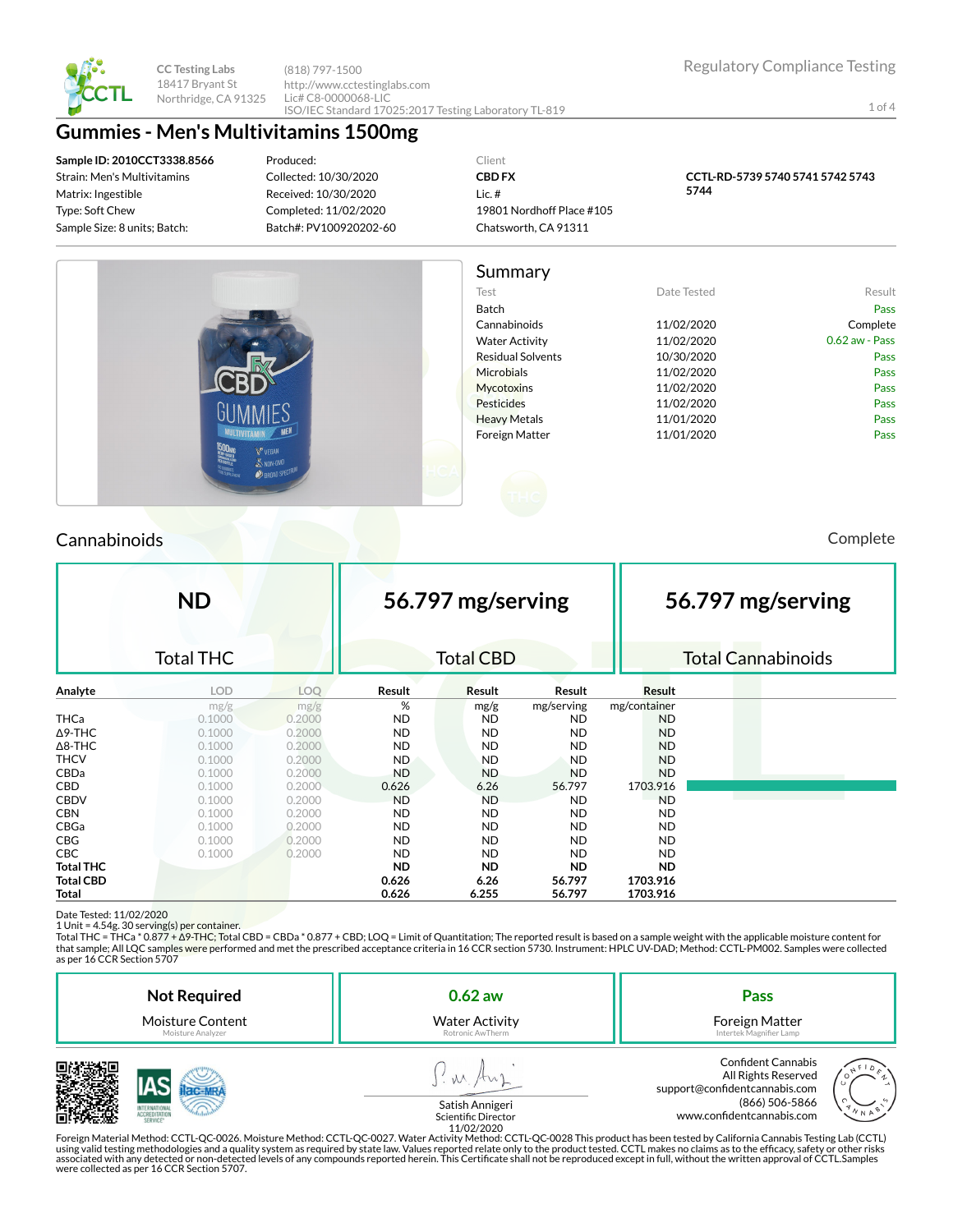

**CC Testing Labs** 18417 Bryant St Northridge, CA 91325

(818) 797-1500 http://www.cctestinglabs.com Lic# C8-0000068-LIC ISO/IEC Standard 17025:2017 Testing Laboratory TL-819

# **Gummies - Men's Multivitamins 1500mg**

| Sample ID: 2010CCT3338.8566  | Produced:              | Client                    |  |
|------------------------------|------------------------|---------------------------|--|
| Strain: Men's Multivitamins  | Collected: 10/30/2020  | <b>CBD FX</b>             |  |
| Matrix: Ingestible           | Received: 10/30/2020   | Lic. $#$                  |  |
| Type: Soft Chew              | Completed: 11/02/2020  | 19801 Nordhoff Place #105 |  |
| Sample Size: 8 units; Batch: | Batch#: PV100920202-60 | Chatsworth, CA 91311      |  |
|                              |                        |                           |  |

## Pesticides **Passage Contract Contract Contract Contract Contract Contract Contract Contract Contract Contract Contract Contract Contract Contract Contract Contract Contract Contract Contract Contract Contract Contract Cont**

| Analyte                      | <b>LOD</b> | LOO       | Limit                      | Mass      | <b>Status</b> | Analyte                 | <b>LOD</b>                | <b>LOO</b>     | Limit     |           | Mass Status |
|------------------------------|------------|-----------|----------------------------|-----------|---------------|-------------------------|---------------------------|----------------|-----------|-----------|-------------|
|                              | $\mu$ g/g  | $\mu$ g/g | $\mu$ g/g                  | $\mu$ g/g |               |                         | $\mu$ g/g                 | $\mu$ g/g      | $\mu$ g/g | µg/g      |             |
| Abamectin                    | 0.006176   | 0.01235   | 0.1                        | <b>ND</b> | Pass          | Fludioxonil             | 0.006176 0.01235          |                | 0.1       | <b>ND</b> | Pass        |
| Acephate                     | 0.006176   | 0.01235   | 0.1                        | <b>ND</b> | Pass          | Hexythiazox             | 0.006176 0.01235          |                | 0.1       | <b>ND</b> | Pass        |
| Acequinocyl                  | 0.0125     | 0.025     | 0.1                        | <b>ND</b> | Pass          | *Imazalil               | 0.006176 0.01235 0.006176 |                |           | <b>ND</b> | Pass        |
| Acetamiprid                  | 0.006176   | 0.01235   | 0.1                        | <b>ND</b> | Pass          | Imidacloprid            | 0.006176 0.01235          |                | 5         | <b>ND</b> | Pass        |
| *Aldicarb                    | 0.006176   |           | 0.01235 0.006176           | <b>ND</b> | Pass          | <b>Kresoxim Methyl</b>  | 0.006176 0.01235          |                | 0.1       | <b>ND</b> | Pass        |
| Azoxystrobin                 | 0.006176   | 0.01235   | 0.1                        | <b>ND</b> | Pass          | Malathion               | 0.006176 0.01235          |                | 0.5       | <b>ND</b> | Pass        |
| <b>Bifenazate</b>            | 0.006176   | 0.01235   | 0.1                        | <b>ND</b> | Pass          | Metalaxyl               | 0.006176 0.01235          |                | 2         | <b>ND</b> | Pass        |
| <b>Bifenthrin</b>            | 0.025      | 0.05      | $\overline{\phantom{a}}$ 3 | <b>ND</b> | Pass          | *Methiocarb             | 0.006176 0.01235 0.006176 |                |           | <b>ND</b> | Pass        |
| <b>Boscalid</b>              | 0.006176   | 0.01235   | 0.1                        | <b>ND</b> | Pass          | Methomyl                | 0.006176 0.01235          |                | 1         | <b>ND</b> | Pass        |
| Captan                       | 0.2515     | 0.503     | 0.7                        | <b>ND</b> | Pass          | *Mevinphos              | 0.006176 0.01235 0.006176 |                |           | <b>ND</b> | Pass        |
| Carbaryl                     | 0.006176   | 0.01235   | 0.5                        | <b>ND</b> | Pass          | Myclobutanil            | 0.006176 0.01235          |                | 0.1       | <b>ND</b> | Pass        |
| <i>*Carbofuran</i>           | 0.006176   |           | 0.01235 0.006176           | <b>ND</b> | Pass          | <b>Naled</b>            | 0.006176 0.01235          |                | 0.1       | <b>ND</b> | Pass        |
| Chlorantraniliprole 0.006176 |            | 0.01235   | 10                         | <b>ND</b> | Pass          | Oxamyl                  | 0.006176 0.01235          |                | 0.5       | <b>ND</b> | Pass        |
| *Chlordane                   | 0.0314     | 0.0628    | 0.0314                     | <b>ND</b> | Pass          | *Paclobutrazol          | 0.006176 0.01235 0.006176 |                |           | <b>ND</b> | Pass        |
| *Chlorfenapyr                | 0.0314     | 0.0628    | 0.0314                     | <b>ND</b> | Pass          | *Parathion Methyl       | 0.032                     | 0.064          | 0.032     | <b>ND</b> | Pass        |
| <i>*Chlorpyrifos</i>         | 0.006176   |           | 0.01235 0.006176           | <b>ND</b> | Pass          | Pentachloronitrobenzene | 0.032                     | 0.064          | 0.1       | <b>ND</b> | Pass        |
| Clofentezine                 | 0.006176   | 0.01235   | 0.1                        | <b>ND</b> | Pass          | Permethrin              | 0.025                     | 0.05           | 0.5       | <b>ND</b> | Pass        |
| <i>*Coumaphos</i>            | 0.006176   |           | 0.01235 0.006176           | <b>ND</b> | Pass          | Phosmet                 | 0.006176 0.01235          |                | 0.1       | <b>ND</b> | Pass        |
| Cyfluthrin                   | 0.0247     | 0.0494    | 2                          | <b>ND</b> | Pass          | Piperonyl Butoxide      | 0.006176 0.01235          |                | 3         | <b>ND</b> | Pass        |
| Cypermethrin                 | 0.01235    | 0.0247    |                            | <b>ND</b> | Pass          | Prallethrin             | 0.006176 0.01235          |                | 0.1       | <b>ND</b> | Pass        |
| *Daminozide                  | 0.006176   |           | 0.01235 0.006176           | <b>ND</b> | Pass          | Propiconazole           | 0.006176 0.01235          |                | 0.1       | <b>ND</b> | Pass        |
| Diazinon                     | 0.006176   | 0.01235   | 0.1                        | <b>ND</b> | Pass          | *Propoxur               | 0.006176 0.01235 0.006176 |                |           | <b>ND</b> | Pass        |
| *Dichlorvos                  | 0.006176   |           | 0.01235 0.006176           | <b>ND</b> | Pass          | Pyrethrins              |                           | 0.03124 0.0625 | 0.5       | <b>ND</b> | Pass        |
| *Dimethoate                  | 0.006176   |           | 0.01235 0.006176           | <b>ND</b> | Pass          | Pyridaben               | 0.006176 0.01235          |                | 0.1       | <b>ND</b> | Pass        |
| Dimethomorph                 | 0.006176   | 0.01235   |                            | <b>ND</b> | Pass          | Spinetoram              | 0.006176 0.01235          |                | 0.1       | <b>ND</b> | Pass        |
| *Ethoprophos                 | 0.006176   |           | 0.01235 0.006176           | <b>ND</b> | Pass          | Spinosad                | 0.012352                  | 0.0247         | 0.1       | <b>ND</b> | Pass        |
| *Etofenprox                  | 0.006176   |           | 0.01235 0.006176           | <b>ND</b> | Pass          | Spiromesifen            | 0.006176 0.01235          |                | 0.1       | <b>ND</b> | Pass        |
| Etoxazole                    | 0.006176   | 0.01235   | 0.1                        | <b>ND</b> | Pass          | Spirotetramat           | 0.006176 0.01235          |                | 0.1       | <b>ND</b> | Pass        |
| Fenhexamid                   | 0.006176   | 0.01235   | 0.1                        | <b>ND</b> | Pass          | *Spiroxamine            | 0.006176 0.01235 0.006176 |                |           | <b>ND</b> | Pass        |
| *Fenoxycarb                  | 0.0125     | 0.025     | 0.0125                     | <b>ND</b> | Pass          | Tebuconazole            | 0.006176 0.01235          |                | 0.1       | <b>ND</b> | Pass        |
| Fenpyroximate                | 0.006176   | 0.01235   | 0.1                        | <b>ND</b> | Pass          | *Thiacloprid            | 0.006176 0.01235 0.006176 |                |           | <b>ND</b> | Pass        |
| *Fipronil                    | 0.006176   |           | 0.01235 0.006176           | <b>ND</b> | Pass          | Thiamethoxam            | 0.006176 0.01235          |                | 5         | <b>ND</b> | Pass        |
| Flonicamid                   | 0.006176   | 0.01235   | 0.1                        | <b>ND</b> | Pass          | Trifloxystrobin         | 0.006176 0.01235          |                | 0.1       | <b>ND</b> | Pass        |
|                              |            |           |                            |           |               |                         |                           |                |           |           |             |

Date Tested: 11/02/2020

LOQ = Limit of Quantitation; All LQC samples were performed and met the prescribed acceptance criteria in 16 CCR section 5730. Instrument: LC/MS, GC/MS; Method:<br>CCTL-PM020 (LC/MS), CCTL-PM030 (GC/MS). Samples were collect



Regulatory Compliance Testing

2 of 4

**CCTL-RD-5739 5740 5741 5742 5743 5744**

Foreign Material Method: CCTL-QC-0026. Moisture Method: CCTL-QC-0027. Water Activity Method: CCTL-QC-0028 This product has been tested by California Cannabis Testing Lab (CCTL)<br>using valid testing methodologies and a quali were collected as per 16 CCR Section 5707.

11/02/2020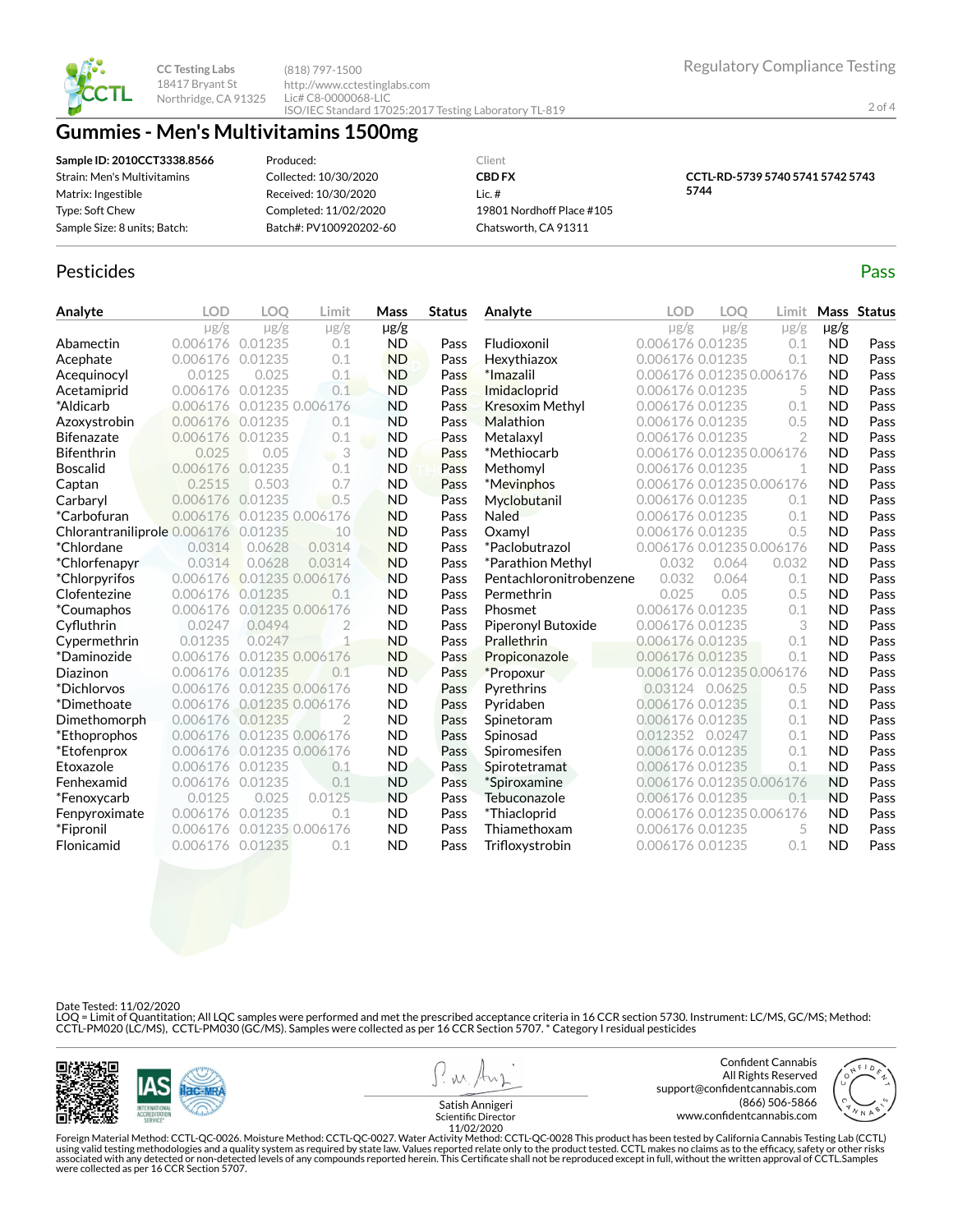

**CC Testing Labs** 18417 Bryant St Northridge, CA 91325 (818) 797-1500 http://www.cctestinglabs.com Lic# C8-0000068-LIC ISO/IEC Standard 17025:2017 Testing Laboratory TL-819 Regulatory Compliance Testing

3 of 4

# **Gummies - Men's Multivitamins 1500mg**

| Sample ID: 2010CCT3338.8566  | Produced:              | Client                    |                                  |
|------------------------------|------------------------|---------------------------|----------------------------------|
| Strain: Men's Multivitamins  | Collected: 10/30/2020  | <b>CBD FX</b>             | CCTL-RD-5739 5740 5741 5742 5743 |
| Matrix: Ingestible           | Received: 10/30/2020   | Lic. #                    | 5744                             |
| Type: Soft Chew              | Completed: 11/02/2020  | 19801 Nordhoff Place #105 |                                  |
| Sample Size: 8 units; Batch: | Batch#: PV100920202-60 | Chatsworth, CA 91311      |                                  |

## Microbials Pass

| Analyte                       | Result             | Status |
|-------------------------------|--------------------|--------|
| Shiga toxin-producing E. Coli | Not Detected in 1g | Pass   |
| Salmonella SPP                | Not Detected in 1g | Pass   |



Date Tested: 11/02/2020

TNTC = Too Numerous to Count; All LQC samples were performed and met the prescribed acceptance criteria in 16 CCR section 5730. Instrument: qPCR; Method: CCTL-<br>QC-0010, CCTL-QC-0011, CCTL-QC-0012.Samples were collected as

| <b>Mycotoxins</b>       |            |       |       |              | Pass          |
|-------------------------|------------|-------|-------|--------------|---------------|
| Analyte                 | <b>LOD</b> | LOO   | Limit | <b>Units</b> | <b>Status</b> |
|                         | µg/kg      | µg/kg | µg/kg | µg/kg        |               |
| <b>B1</b>               | 1.54       | 3.088 |       | <b>ND</b>    | Tested        |
| <b>B2</b>               | 3.088      | 6.16  |       | <b>ND</b>    | <b>Tested</b> |
| G <sub>1</sub>          | 1.54       | 3.088 |       | <b>ND</b>    | <b>Tested</b> |
| G2                      | 1.54       | 3.088 |       | <b>ND</b>    | Tested        |
| <b>Total Aflatoxins</b> | 7.708      | 15.42 | 20    | <b>ND</b>    | Pass          |
| Ochratoxin A            | 6.16       | 12.32 | 20    | <b>ND</b>    | Pass          |

### Date Tested: 11/02/2020

LOQ = Limit of Quantitation; All LQC samples were performed and met the prescribed acceptance criteria in 16 CCR section 5730. Instrument: LC/MS; Method: CCTL-<br>PM020.Samples were collected as per 16 CCR Section 5707.

| <b>Heavy Metals</b> |             |           |           |                                  | Pass          |
|---------------------|-------------|-----------|-----------|----------------------------------|---------------|
| Analyte             | LOD         | LOO       | Limit     | Units                            | <b>Status</b> |
|                     | $\mu$ g/g   | $\mu$ g/g | $\mu$ g/g | $\mu$ g/g                        |               |
| Arsenic             | 0.016190454 | 0.1       | 0.2       | <b>ND</b>                        | Pass          |
| Cadmium             | 0.017157262 | 0.1       | 0.2       | <b>ND</b>                        | Pass          |
| Lead                | 0.014850831 | 0.1       | $0.5\,$   | <loq< td=""><td>Pass</td></loq<> | Pass          |
| Mercury             | 0.008172028 | 0.02      | 0.1       | <b>ND</b>                        | Pass          |

### Date Tested: 11/01/2020

LOQ = Limit of Quantitation; All LQC samples were performed and met the prescribed acceptance criteria in 16 CCR section 5730. Instrument: ICP-MS; Method: CCTL-PM005.Samples were collected as per 16 CCR Section 5707.



11/02/2020<br>Foreign Material Method: CCTL-QC-0026. Moisture Method: CCTL-QC-0027. Water Activity Method: CCTL-QC-0028 This product has been tested by California Cannabis Testing Lab (CCTL) حدوث التاريج using valid testing methodologies and a quality system as required by state law. Values reported relate only to the product tested. CCTL makes no claims as to the efficacy, safety or other risks<br>associated with any detecte were collected as per 16 CCR Section 5707.